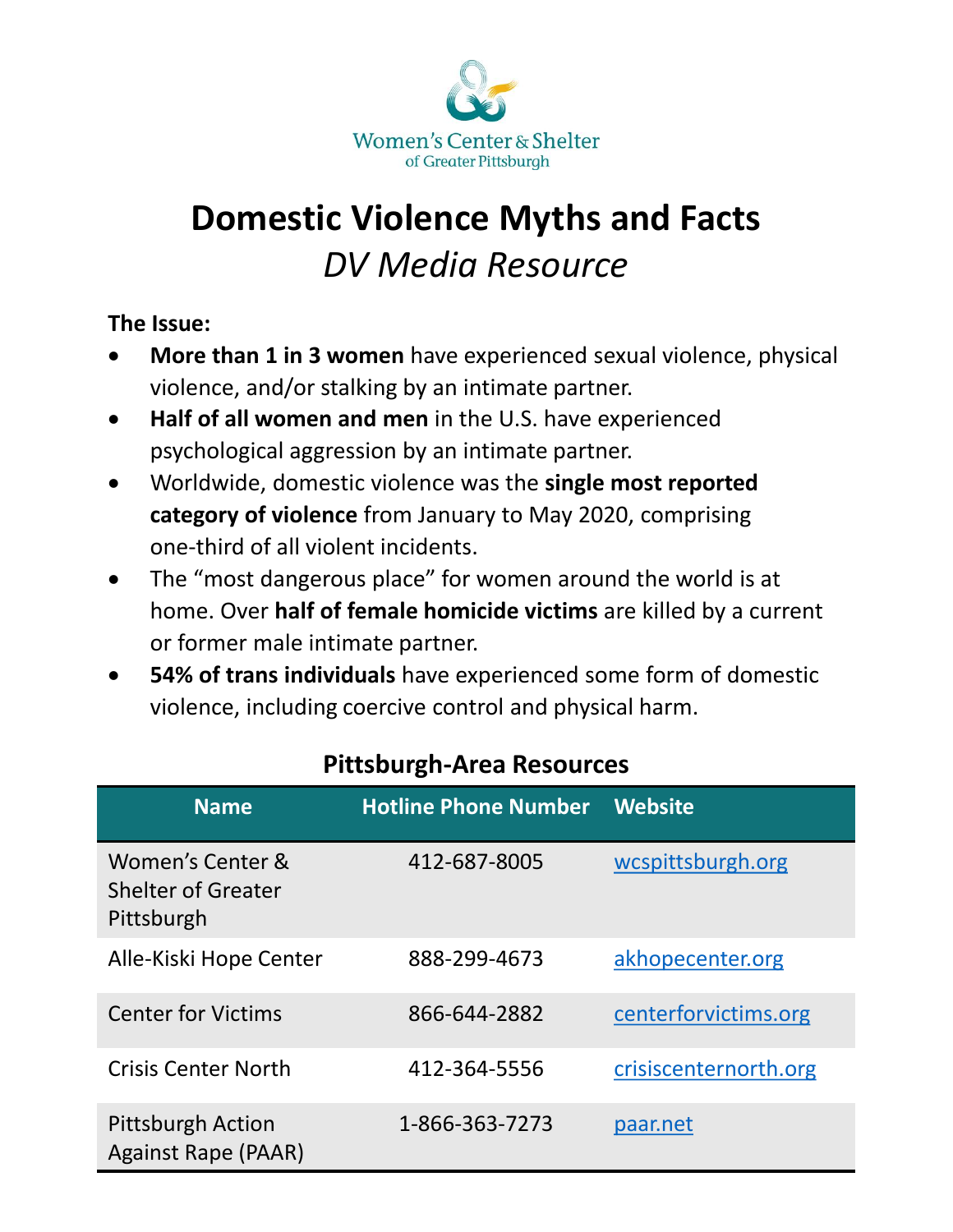**Myth**: *A PFA Is Just A Piece Of Paper* 

**Reality**: *A PFA Has The Full Power Of The Court Behind It* 

Protection From Abuse (PFA) orders have protected hundreds of thousands of PA domestic violence survivors. A study in the Journal of the American Medical Association found that PFAs (issued for 12 months or longer) are likely to reduce police reported physical violence by 80%. A PFA is never intended to be the only option for victims, who are encouraged to also work with an advocate at a DV program to create a safety plan that may include a shelter stay, relocation, pursuit of criminal charges, etc. It's important to recognize that a PFA is only as effective as the enforcement behind it, and lax and inconsistent enforcement by the courts and police can have deadly consequences.

## **Myth**: *She Can Just Leave*

**Reality**: *It's Much More Complicated Than That* 

Victims stay with or return to their batterers for multiple reasons, including:

- Fear the violence will intensify if they leave.
- Fear their batterers will retaliate against their children if they leave or seek custody.
- The hope their abusers can change if they seek therapy.
- The lack of support systems to help them escape because their abusers have systematically isolated them from friends and family that could help.
- The lack of available, affordable housing and economic resources.
- Cultural or religious beliefs that compel them to try to make even an abusive marriage work.